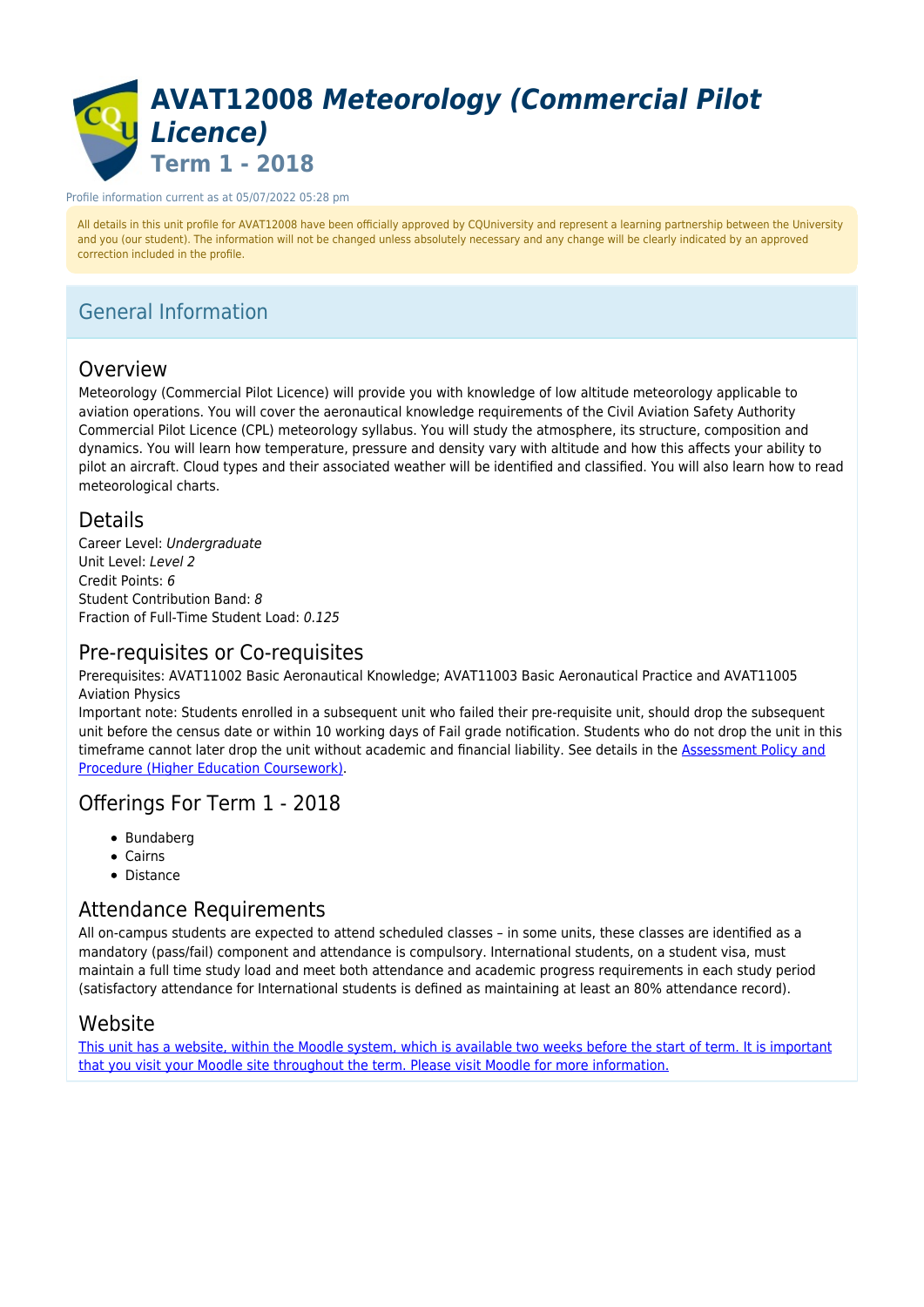# Class and Assessment Overview

### Recommended Student Time Commitment

Each 6-credit Undergraduate unit at CQUniversity requires an overall time commitment of an average of 12.5 hours of study per week, making a total of 150 hours for the unit.

# Class Timetable

**[Regional Campuses](https://handbook.cqu.edu.au/facet/timetables)**

Bundaberg, Cairns, Emerald, Gladstone, Mackay, Rockhampton, Townsville

**[Metropolitan Campuses](https://handbook.cqu.edu.au/facet/timetables)** Adelaide, Brisbane, Melbourne, Perth, Sydney

### Assessment Overview

1. **Group Work** Weighting: 40% 2. **Examination** Weighting: 60%

## Assessment Grading

This is a graded unit: your overall grade will be calculated from the marks or grades for each assessment task, based on the relative weightings shown in the table above. You must obtain an overall mark for the unit of at least 50%, or an overall grade of 'pass' in order to pass the unit. If any 'pass/fail' tasks are shown in the table above they must also be completed successfully ('pass' grade). You must also meet any minimum mark requirements specified for a particular assessment task, as detailed in the 'assessment task' section (note that in some instances, the minimum mark for a task may be greater than 50%). Consult the [University's Grades and Results Policy](https://www.cqu.edu.au/policy) for more details of interim results and final grades.

# CQUniversity Policies

#### **All University policies are available on the [CQUniversity Policy site.](https://policy.cqu.edu.au/)**

You may wish to view these policies:

- Grades and Results Policy
- Assessment Policy and Procedure (Higher Education Coursework)
- Review of Grade Procedure
- Student Academic Integrity Policy and Procedure
- Monitoring Academic Progress (MAP) Policy and Procedure Domestic Students
- Monitoring Academic Progress (MAP) Policy and Procedure International Students
- Student Refund and Credit Balance Policy and Procedure
- Student Feedback Compliments and Complaints Policy and Procedure
- Information and Communications Technology Acceptable Use Policy and Procedure

This list is not an exhaustive list of all University policies. The full list of University policies are available on the [CQUniversity Policy site.](https://policy.cqu.edu.au/)

# Unit Learning Outcomes

#### **On successful completion of this unit, you will be able to:**

- 1. Describe the model of International Standard Atmosphere
- 2. Explain atmospheric characteristics and how temperature, pressure and density vary with altitude
- 3. Classify cloud types and their associated weather
- 4. Explain the motion of air masses and fronts, and the weather associated with each type
- 5. Identify features on low level aviation meteorological charts
- 6. Decode aviation meteorological forecasts and reports.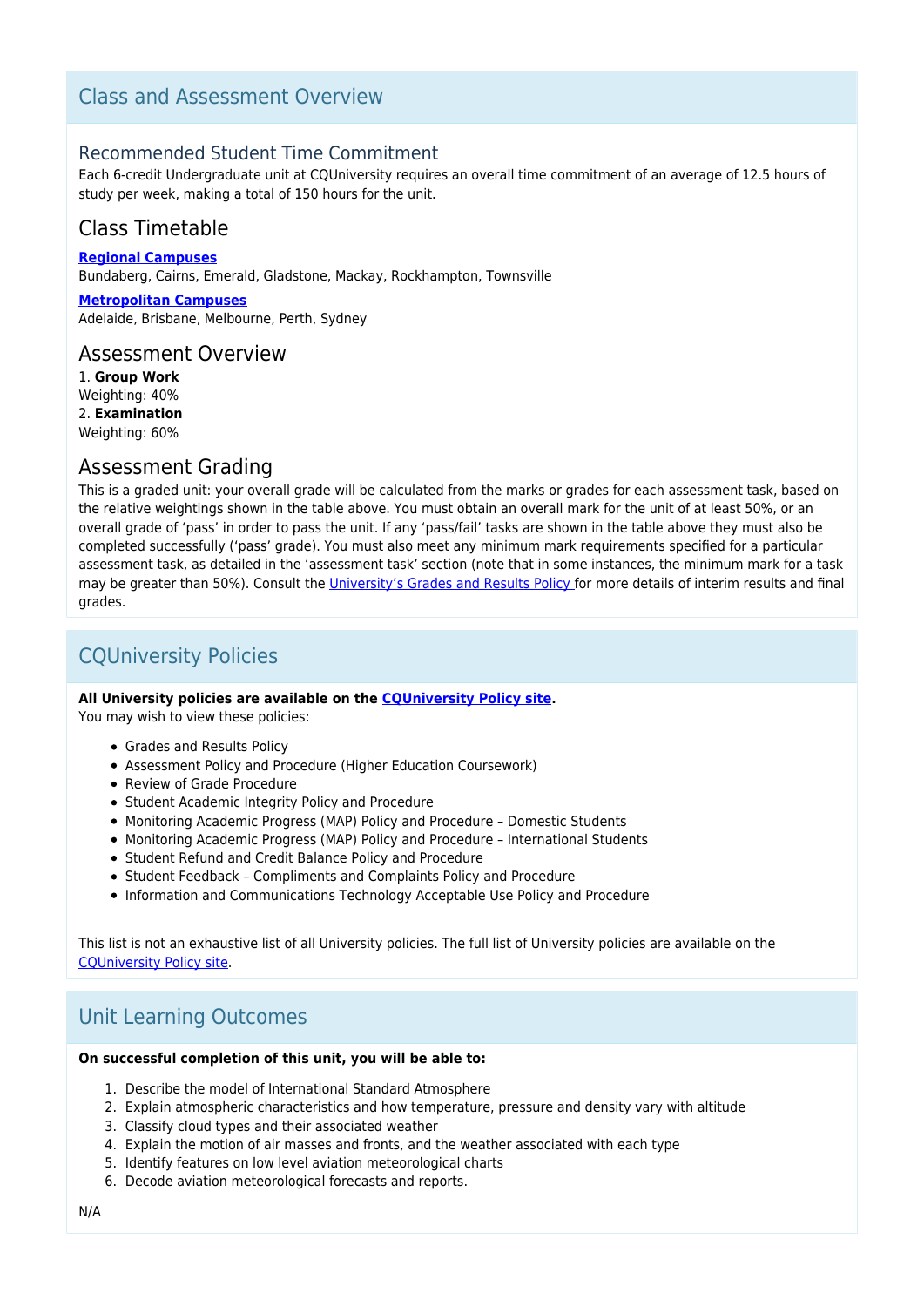# Alignment of Learning Outcomes, Assessment and Graduate Attributes

N/A<br>Level O Introductory o Intermediate o Graduate Level Professional Level Advanced Level

# Alignment of Assessment Tasks to Learning Outcomes

| <b>Assessment Tasks</b> | <b>Learning Outcomes</b> |  |  |  |                                                                                                                                            |  |
|-------------------------|--------------------------|--|--|--|--------------------------------------------------------------------------------------------------------------------------------------------|--|
|                         |                          |  |  |  | $1$ 2 3 4 5 6                                                                                                                              |  |
| 1 - Group Work - 40%    |                          |  |  |  | $\begin{array}{ccccccccccccccccccccc} \bullet & \bullet & \bullet & \bullet & \bullet & \bullet & \bullet & \bullet & \bullet \end{array}$ |  |
| 2 - Examination - 60%   |                          |  |  |  | $\begin{array}{ccccccccccccccccccccc} \bullet & \bullet & \bullet & \bullet & \bullet & \bullet & \bullet & \bullet & \bullet \end{array}$ |  |

# Alignment of Graduate Attributes to Learning Outcomes

| <b>Graduate Attributes</b>                          | <b>Learning Outcomes</b> |           |             |                |           |           |
|-----------------------------------------------------|--------------------------|-----------|-------------|----------------|-----------|-----------|
|                                                     | $\mathbf{1}$             |           | $2 \quad 3$ | $\overline{4}$ | 5         | 6         |
| 1 - Communication                                   | $\bullet$                | $\bullet$ | $\bullet$   | $\bullet$      | $\bullet$ | $\bullet$ |
| 2 - Problem Solving                                 | $\bullet$                | $\bullet$ | $\bullet$   | $\bullet$      | $\bullet$ | $\bullet$ |
| <b>3 - Critical Thinking</b>                        |                          |           | $\bullet$   | $\bullet$      | $\bullet$ | $\bullet$ |
| <b>4 - Information Literacy</b>                     | $\bullet$                | $\bullet$ | $\bullet$   | $\bullet$      | $\bullet$ | $\bullet$ |
| 5 - Team Work                                       | $\bullet$                | $\bullet$ | $\bullet$   | $\bullet$      | $\bullet$ | $\bullet$ |
| <b>6 - Information Technology Competence</b>        |                          |           |             |                | $\bullet$ |           |
| 7 - Cross Cultural Competence                       |                          |           |             |                |           |           |
| 8 - Ethical practice                                |                          |           |             |                |           |           |
| 9 - Social Innovation                               |                          |           |             |                |           |           |
| 10 - Aboriginal and Torres Strait Islander Cultures |                          |           |             |                |           |           |

# Alignment of Assessment Tasks to Graduate Attributes

| <b>Assessment Tasks</b> |  | <b>Graduate Attributes</b>                                                                                                                                                                                                                                                                                                                                                                                                                                                                  |  |  |  |
|-------------------------|--|---------------------------------------------------------------------------------------------------------------------------------------------------------------------------------------------------------------------------------------------------------------------------------------------------------------------------------------------------------------------------------------------------------------------------------------------------------------------------------------------|--|--|--|
|                         |  | 1 2 3 4 5 6 7 8 9 10                                                                                                                                                                                                                                                                                                                                                                                                                                                                        |  |  |  |
| 1 - Group Work - 40%    |  |                                                                                                                                                                                                                                                                                                                                                                                                                                                                                             |  |  |  |
| 2 - Examination - 60%   |  | $\begin{array}{c c c c c c c c c} \hline \multicolumn{3}{c }{\bullet} & \multicolumn{3}{c }{\bullet} & \multicolumn{3}{c }{\bullet} & \multicolumn{3}{c }{\bullet} \\ \hline \multicolumn{3}{c }{\bullet} & \multicolumn{3}{c }{\bullet} & \multicolumn{3}{c }{\bullet} & \multicolumn{3}{c }{\bullet} & \multicolumn{3}{c }{\bullet} \\ \hline \multicolumn{3}{c }{\bullet} & \multicolumn{3}{c }{\bullet} & \multicolumn{3}{c }{\bullet} & \multicolumn{3}{c }{\bullet} & \multicolumn{3$ |  |  |  |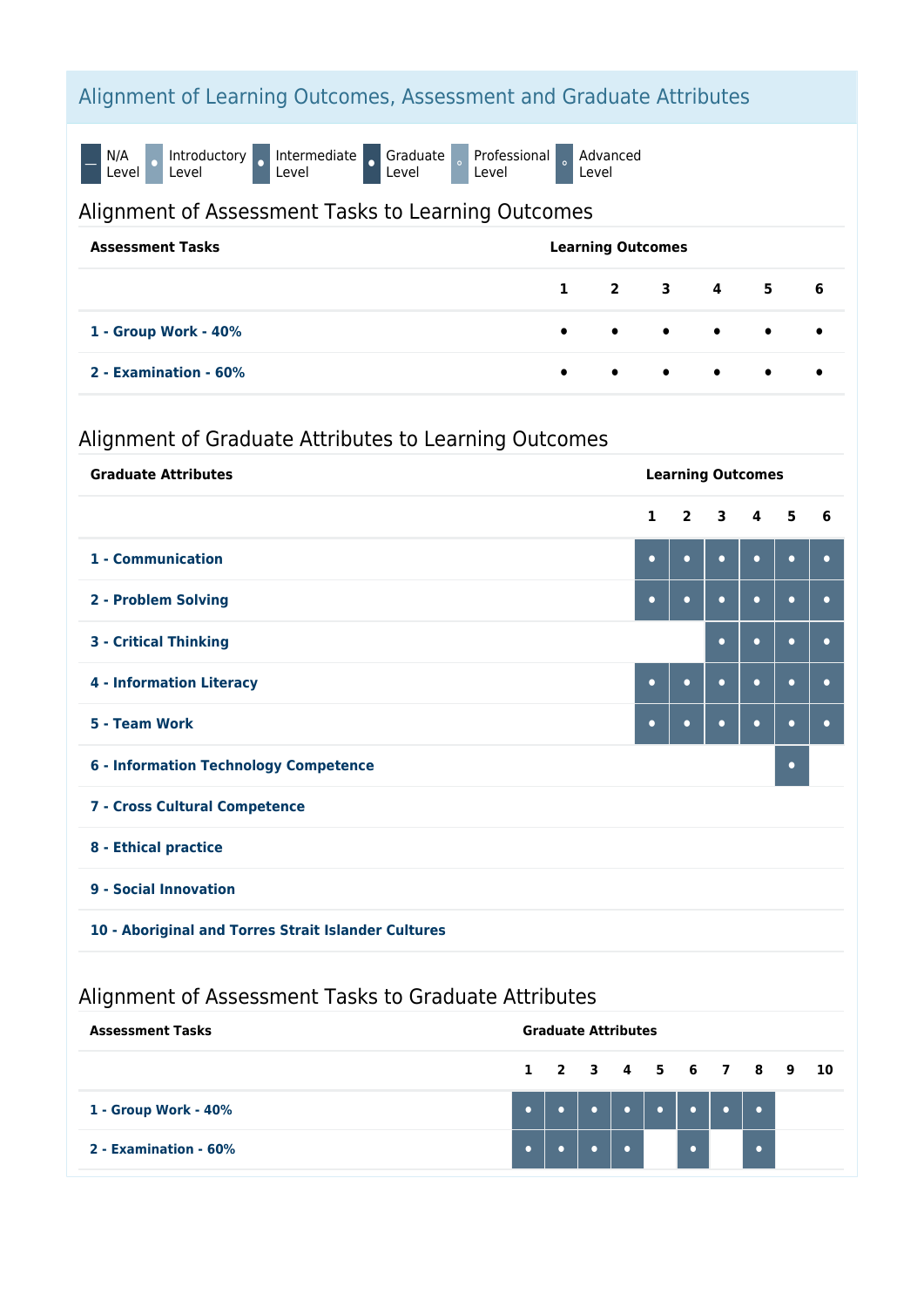# Textbooks and Resources

## **Textbooks**

AVAT12008

### **Prescribed**

#### **Meteorology**

Edition: Latest (Most recent offered) Authors: David Robson, Peter Whellum, Melanie Waddell Cheltenham , Victoria , Australia ISBN: 1 875537 84 8 Binding: Other

### **Additional Textbook Information**

You may also order direct from Aviation Theory Centre. It can be accessed here: https://aviationtheory.net.au/shop/private-and-commercial/meteorology/ This is a picture of the textbook for your reference: https://www.conceptaviation.com.au/image/ex-large/2711\_meteorology-aviation-theory-centre.jpg

### **[View textbooks at the CQUniversity Bookshop](https://bookshop.cqu.edu.au/)**

### IT Resources

#### **You will need access to the following IT resources:**

- CQUniversity Student Email
- Internet
- Unit Website (Moodle)

# Referencing Style

All submissions for this unit must use the referencing style: [Harvard \(author-date\)](https://delivery-cqucontenthub.stylelabs.cloud/api/public/content/harvard-referencing-style.pdf?v=306efe7e) For further information, see the Assessment Tasks.

# Teaching Contacts

**John Blair** Unit Coordinator [j.blair@cqu.edu.au](mailto:j.blair@cqu.edu.au)

# Schedule

| Week 1 - 05 Mar 2018 |                |                                     |
|----------------------|----------------|-------------------------------------|
| <b>Module/Topic</b>  | <b>Chapter</b> | <b>Events and Submissions/Topic</b> |
| The Atmosphere       | The Atmosphere |                                     |
| Week 2 - 12 Mar 2018 |                |                                     |
| <b>Module/Topic</b>  | <b>Chapter</b> | <b>Events and Submissions/Topic</b> |
| The Atmosphere       | The Atmosphere |                                     |
| Week 3 - 19 Mar 2018 |                |                                     |
| <b>Module/Topic</b>  | Chapter        | <b>Events and Submissions/Topic</b> |
| Clouds               | Clouds.        |                                     |
| Week 4 - 26 Mar 2018 |                |                                     |
| <b>Module/Topic</b>  | Chapter        | <b>Events and Submissions/Topic</b> |
| Precipitation        | Precipitation  |                                     |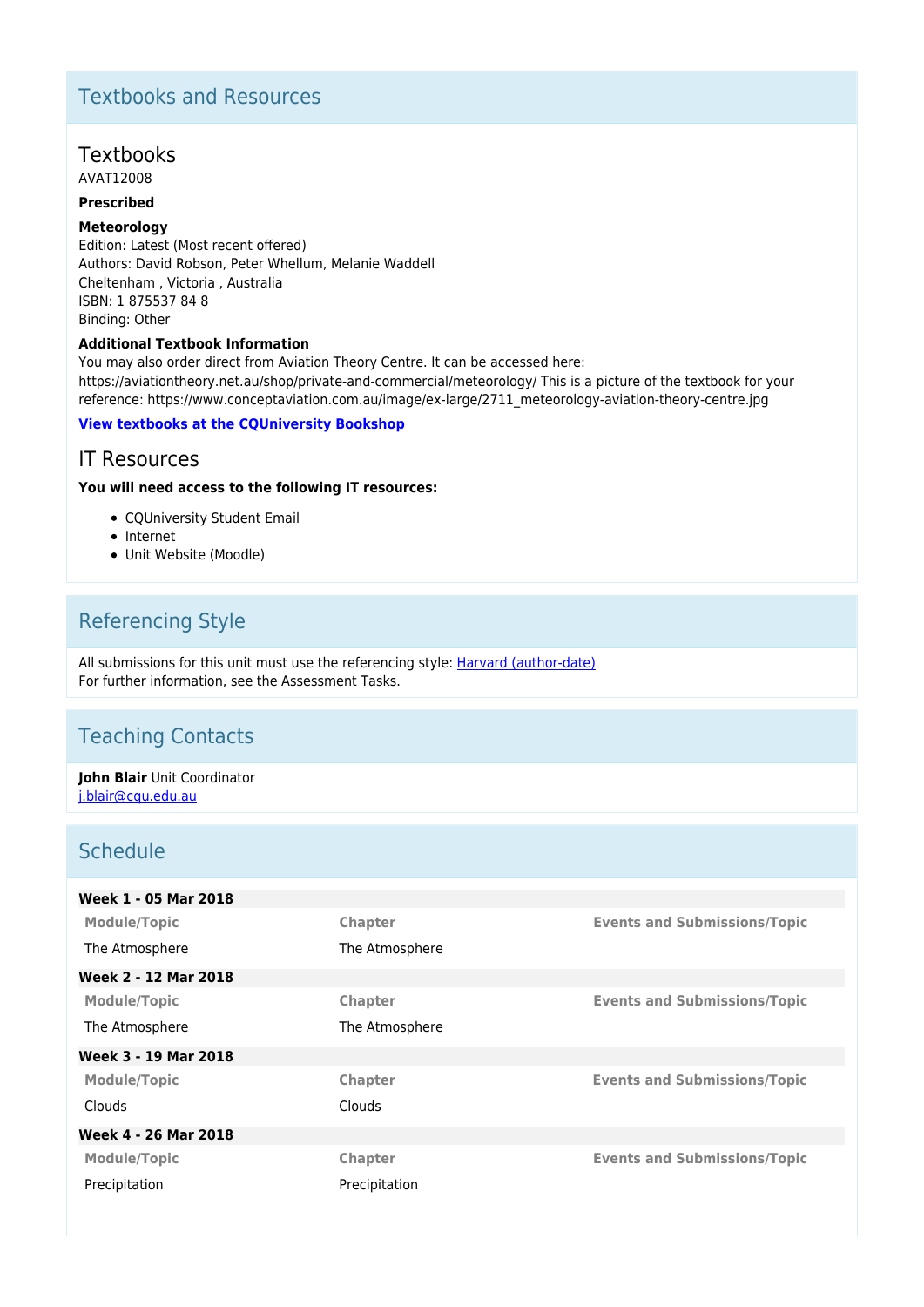| Week 5 - 02 Apr 2018                        |                                             |                                                   |
|---------------------------------------------|---------------------------------------------|---------------------------------------------------|
| <b>Module/Topic</b>                         | Chapter                                     | <b>Events and Submissions/Topic</b>               |
| Thunderstorms                               | Thunderstorms                               |                                                   |
| Vacation Week - 09 Apr 2018                 |                                             |                                                   |
| <b>Module/Topic</b>                         | Chapter                                     | <b>Events and Submissions/Topic</b>               |
| Week 6 - 16 Apr 2018                        |                                             |                                                   |
| <b>Module/Topic</b>                         | Chapter                                     | <b>Events and Submissions/Topic</b>               |
| Icing                                       | <b>Icing</b>                                |                                                   |
| Week 7 - 23 Apr 2018                        |                                             |                                                   |
| <b>Module/Topic</b>                         | Chapter                                     | <b>Events and Submissions/Topic</b>               |
| Visibility                                  | Visibility                                  |                                                   |
| Week 8 - 30 Apr 2018                        |                                             |                                                   |
| <b>Module/Topic</b>                         | Chapter                                     | <b>Events and Submissions/Topic</b>               |
| Motion in the Atmosphere (Winds)            | Motion in the Atmosphere                    |                                                   |
| Week 9 - 07 May 2018                        |                                             |                                                   |
| <b>Module/Topic</b>                         | Chapter                                     | <b>Events and Submissions/Topic</b>               |
|                                             |                                             | Flight Planning with Weather Due:                 |
| Winds                                       | Motions in the Atmosphere                   | Week 9 Monday (7 May 2018) 9:00 am<br><b>AEST</b> |
| Week 10 - 14 May 2018                       |                                             |                                                   |
| <b>Module/Topic</b>                         | Chapter                                     | <b>Events and Submissions/Topic</b>               |
| Synoptic Meteorology                        | Synoptic Meteorology                        |                                                   |
| Week 11 - 21 May 2018                       |                                             |                                                   |
| <b>Module/Topic</b>                         | Chapter                                     | <b>Events and Submissions/Topic</b>               |
| Climatology of Australia                    | Climatology of Australia                    |                                                   |
| Week 12 - 28 May 2018                       |                                             |                                                   |
| <b>Module/Topic</b>                         | Chapter                                     | <b>Events and Submissions/Topic</b>               |
| Weather Services, Reports, and<br>Forecasts | Weather Services, Reports, and<br>Forecasts |                                                   |
| Review/Exam Week - 04 Jun 2018              |                                             |                                                   |
| <b>Module/Topic</b>                         | Chapter                                     | <b>Events and Submissions/Topic</b>               |
| <b>Exam Week - 11 Jun 2018</b>              |                                             |                                                   |

# Term Specific Information

I'm the Unit Coordinator and Aviation Discipline Lead. I look forward to traveling with you on your education journey. Let me know if you have any questions. Please see my profile below. https://handbook.cqu.edu.au/profiles/view/92

# Assessment Tasks

# 1 Flight Planning with Weather

**Assessment Type** Group Work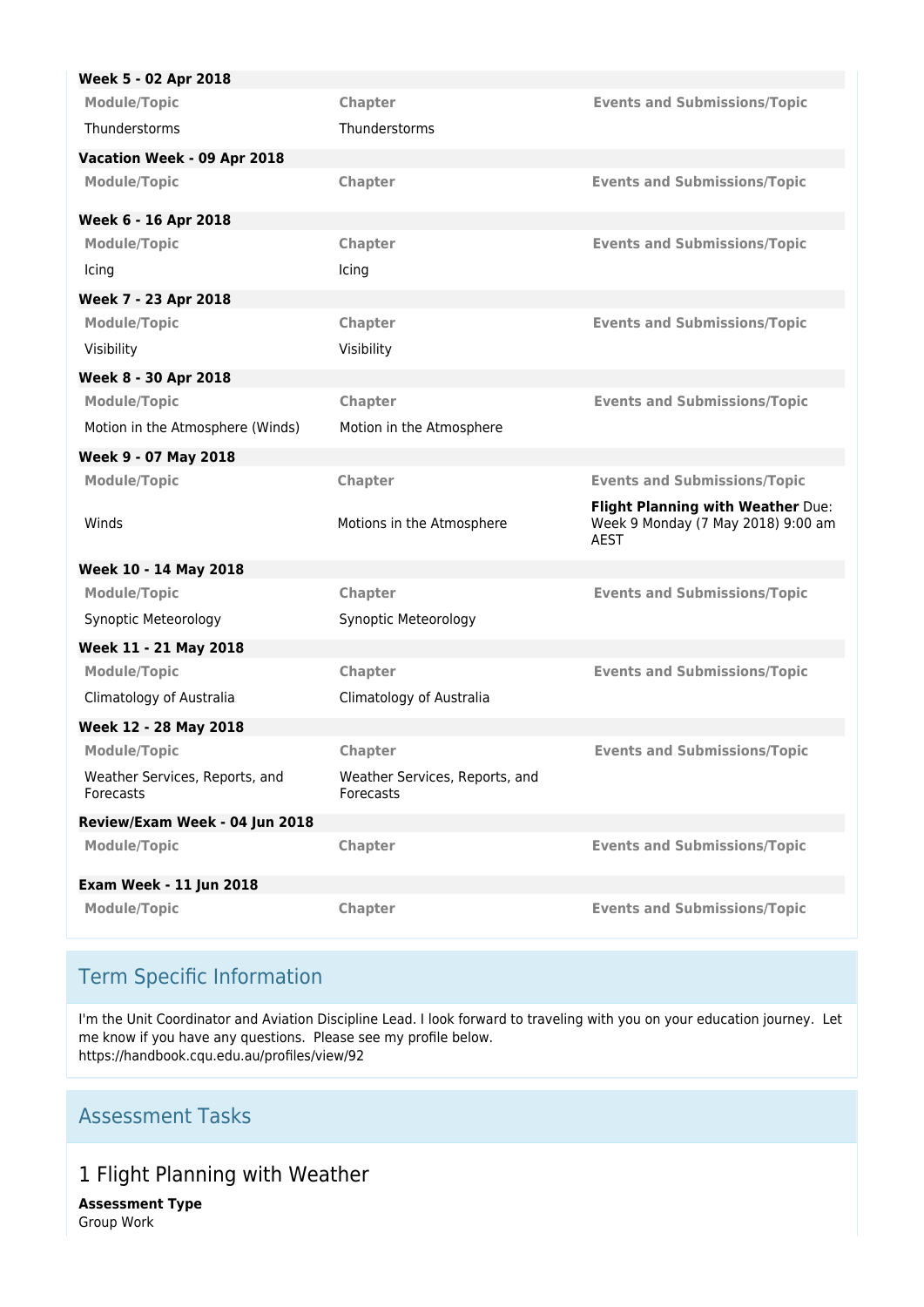#### **Task Description**

#### TASK DESCRIPTION

This assessment is designed to strengthen your understanding of flight planning and navigation. In order to achieve this you will need to:

- Use maps along with computations learned throughout this course to plan a flight for weather requirements to given points and back to the starting point.
- Integrate weather restrictions as well as environmental conditions into the flight plan
- **PEDITE:** prepare the map with weather requirements and limitations.

Your map and flight plan must be produced in electronic format (either as (a) a single page word-processed document, (b) single page Publisher document saved in a pdf format, or (c) as a single PowerPoint slide saved in a pdf format) and should be submitted through the assessment link in Moodle, by uploading your file following the on-screen instructions. Note; that all submissions are processed through the similarity detection software (called Turnitin), hence the requirement to submit the Publisher or Powerpoint documents as pdf files. You must ensure that all of the work is your own, in line with University requirements.

#### **Assessment Due Date**

Week 9 Monday (7 May 2018) 9:00 am AEST Submit in Turnitin in Moodle

**Return Date to Students** Week 12 Monday (28 May 2018)

**Weighting** 40%

#### **Assessment Criteria**

Successfully plan flight according to requirements in Tutorial 9 exercise. Using information from the slides you will plan the proposed flight from point A to B to C and back to point A. The map is also in Week 7 Tutorial. This exercise will give you practice in-flight planning practice for weather. You will be assessed on a Pass/Fail grading. The main purpose of this assessment is to assess your ability to do the tutorial. Each leg will have weather forecasts and you will determine the minimum requirements for each leg. Any deviations or corrections need to be noted by the student. You will list all the instrument requirements of the aircraft and for the stated weather conditions.

#### **Referencing Style**

[Harvard \(author-date\)](https://delivery-cqucontenthub.stylelabs.cloud/api/public/content/harvard-referencing-style.pdf?v=306efe7e)

**Submission**

Online Group

#### **Submission Instructions**

This can be a group or individual assignment although it must be submitted individually through Moodle.

#### **Learning Outcomes Assessed**

- Describe the model of International Standard Atmosphere
- Explain atmospheric characteristics and how temperature, pressure and density vary with altitude
- Classify cloud types and their associated weather
- Explain the motion of air masses and fronts, and the weather associated with each type
- Identify features on low level aviation meteorological charts
- Decode aviation meteorological forecasts and reports.

#### **Graduate Attributes**

- Communication
- Problem Solving
- Critical Thinking
- Information Literacy
- Team Work
- Information Technology Competence
- Cross Cultural Competence
- Ethical practice

# Examination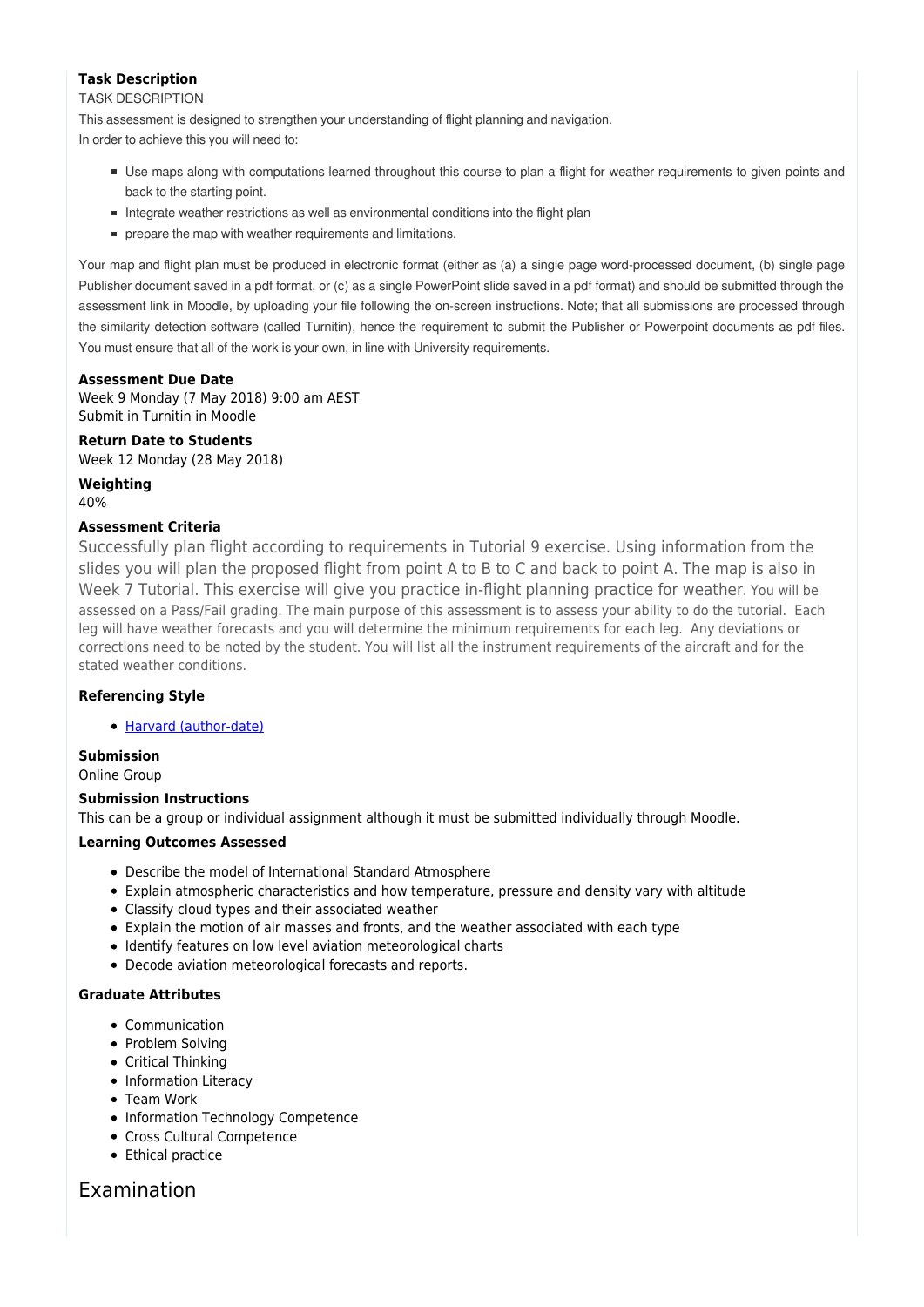#### **Outline**

Complete an invigilated examination.

### **Date**

During the examination period at a CQUniversity examination centre.

**Weighting** 60%

**Length** 90 minutes

**Exam Conditions** Open Book.

### **Materials**

Dictionary - non-electronic, concise, direct translation only (dictionary must not contain any notes or comments).

# Academic Integrity Statement

As a CQUniversity student you are expected to act honestly in all aspects of your academic work.

Any assessable work undertaken or submitted for review or assessment must be your own work. Assessable work is any type of work you do to meet the assessment requirements in the unit, including draft work submitted for review and feedback and final work to be assessed.

When you use the ideas, words or data of others in your assessment, you must thoroughly and clearly acknowledge the source of this information by using the correct referencing style for your unit. Using others' work without proper acknowledgement may be considered a form of intellectual dishonesty.

Participating honestly, respectfully, responsibly, and fairly in your university study ensures the CQUniversity qualification you earn will be valued as a true indication of your individual academic achievement and will continue to receive the respect and recognition it deserves.

As a student, you are responsible for reading and following CQUniversity's policies, including the **[Student Academic](https://www.cqu.edu.au/policy/sharepoint-document-download?file_uri={BE8380F3-F86D-4C55-AC0D-84A81EAFD6A2}/Student%20Academic%20Integrity%20Policy%20and%20Procedure%20(formerly%20known%20as%20the%20Academic%20Misconduct%20Procedure).pdf) [Integrity Policy and Procedure](https://www.cqu.edu.au/policy/sharepoint-document-download?file_uri={BE8380F3-F86D-4C55-AC0D-84A81EAFD6A2}/Student%20Academic%20Integrity%20Policy%20and%20Procedure%20(formerly%20known%20as%20the%20Academic%20Misconduct%20Procedure).pdf)**. This policy sets out CQUniversity's expectations of you to act with integrity, examples of academic integrity breaches to avoid, the processes used to address alleged breaches of academic integrity, and potential penalties.

### **What is a breach of academic integrity?**

A breach of academic integrity includes but is not limited to plagiarism, self-plagiarism, collusion, cheating, contract cheating, and academic misconduct. The Student Academic Integrity Policy and Procedure defines what these terms mean and gives examples.

### **Why is academic integrity important?**

A breach of academic integrity may result in one or more penalties, including suspension or even expulsion from the University. It can also have negative implications for student visas and future enrolment at CQUniversity or elsewhere. Students who engage in contract cheating also risk being blackmailed by contract cheating services.

### **Where can I get assistance?**

For academic advice and guidance, the **Academic Learning Centre (ALC)** can support you in becoming confident in completing assessments with integrity and of high standard.

### **What can you do to act with integrity?**